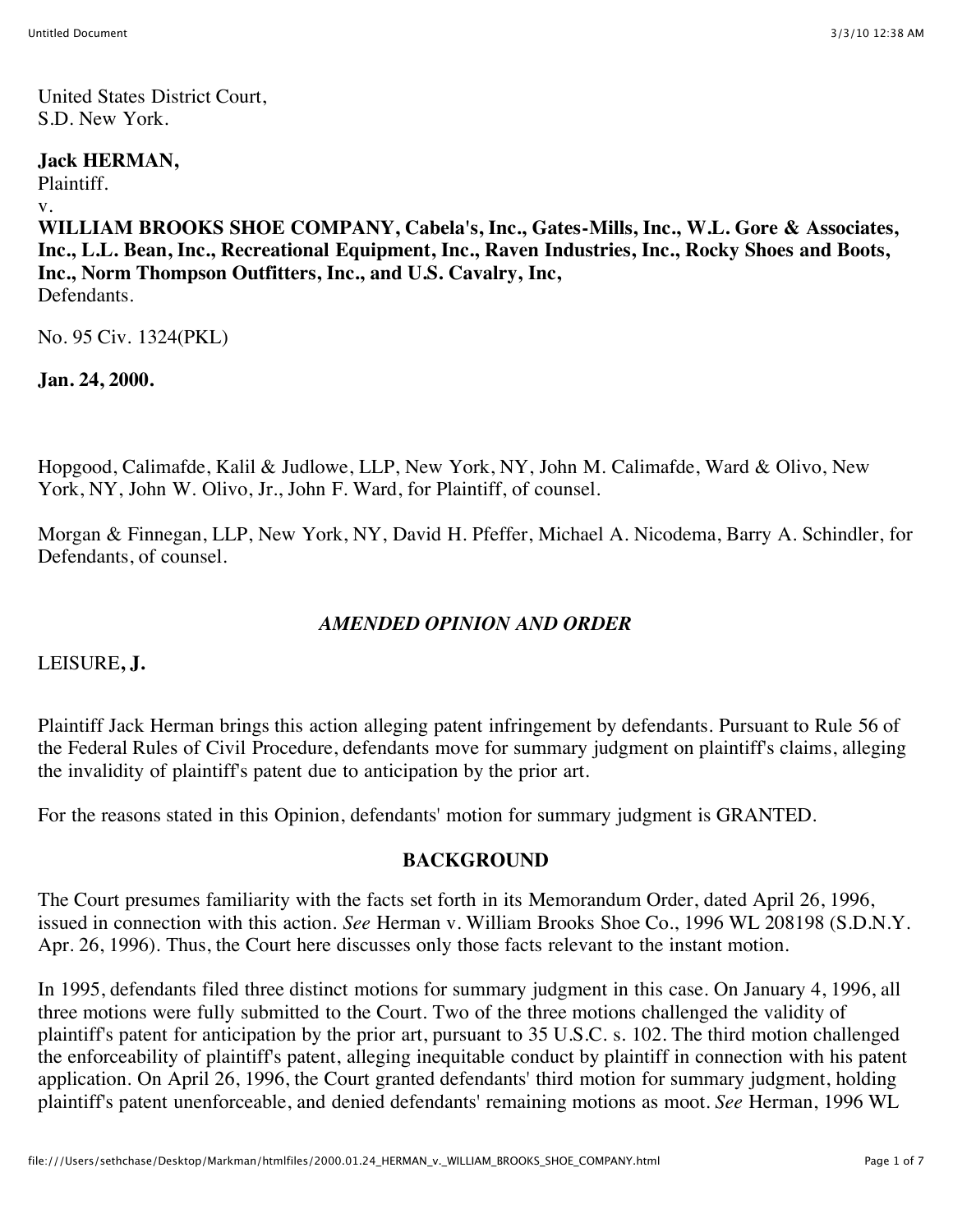208198 at \*7. On March 21, 1997, the United States Court of Appeals for the Federal Circuit vacated this Court's grant of summary judgment, holding that the enforceability issue involved factual questions best left to the trier of fact. *See* Herman v.. William Brooks Shoe Co., 111 F.3d 142 (Fed.Cir.1997). On remand, the Court now considers defendants' two surviving motions for summary judgment alleging the invalidity of plaintiff's patent for anticipation by the prior art. FN1

FN1. These motions were held in abeyance between June 1997 and December 1998, during which time a motion to bifurcate the trial of this case and a motion for reconsideration were *sub judice.*

In the first of these two motions, defendants contend that, pursuant to 35 U.S.C. s. 102(b), claim 1 of plaintiff's patent is invalid for anticipation by an earlier patent, U.S. Patent No. 4,204,345, issued to Virginia R. Bradley on May 27, 1980 (hereinafter, "the Bradley patent"). Plaintiff received the patent in suit, U.S. Patent No. 4,550,446 (hereinafter, "the Herman patent"), on November 5, 1985.

In the second motion, defendant W.L. Gore & Associates, Inc. (hereinafter, "Gore") maintains that both claims 1 and 2 of plaintiff's patent are anticipated by description in a printed publication and prior invention and reduction to practice, pursuant to  $35 \text{ U.S.C. s.s. } 102(a)$  and (g).

### **DISCUSSION**

# **I. STANDARD FOR SUMMARY JUDGMENT**

A moving party is entitled to summary judgment if the Court determines that there exists no genuine issue of material fact to be tried and the party is entitled to judgment as a matter of law. *See* Fed.R.Civ.P. 56; *see also* Celotex Corp. v. Catrett, 477 U.S. 317, 322-323 (1986); General Elec. Co. v. Nintendo Co., 179 F.3d 1350, 1353 (Fed.Cir.1999). The moving party bears the burden of showing that no genuine issue of material fact exists. *See* Adickes v. S.H. Kress & Co., 398 U.S. 144, 157 (1970). "In determining whether there is a genuine issue of material fact, the evidence must be viewed in the light most favorable to the party opposing the motion, with doubts resolved in favor of the opponent." Chiuminatta Concrete Concepts, Inc. v. Cardinal Indus., Inc., 145 F.3d 1303, 1307 (Fed.Cir.1998); *see also* Anderson v. Liberty Lobby, Inc., 477 U.S. 242, 255 (1986).

The construction of a patent, including terms of art within its claims, is exclusively within the province of the Court, to be decided as a question of law. *See* Markman v. Westview Instruments, 517 U.S. 370, 376-91 (1996). By contrast, anticipation by the prior art is a question of fact. *See, e.g.,* Karlin Tech., Inc. v. Surgical Dynamics, Inc., 177 F.3d 968, 974 (Fed.Cir.1999); Hoover Group, Inc. v. Custom Metalcraft, Inc., 66 F.3d 299, 302 (Fed.Cir.1995). However, "[d]espite being issues of fact, infringement and anticipation may still be decided on summary judgment." General Elec., 179 F.3d at 1353; *see also* Oney v. Ratliff, 182 F.3d 893, 895 (Fed.Cir.1999) ( "Although anticipation is a question of fact, it still may be decided on summary judgment if the record reveals no genuine dispute of material fact.")

## **II. DEFENDANTS'** s. 102(b) **ANTICIPATION CLAIM**

Defendants maintain that the Herman patent is anticipated by the prior art, thus rendering the patent invalid and defeating plaintiff's claims of infringement. Because plaintiff enjoys a presumption that his patent is valid as issued, *see* 35 U.S.C. s. 282, defendants must establish their anticipation claim by clear and convincing evidence. *See, e.g.,* Kegel Co. v. AMF Bowling, Inc., 127 F.3d 1420, 1429 (Fed.Cir.1997).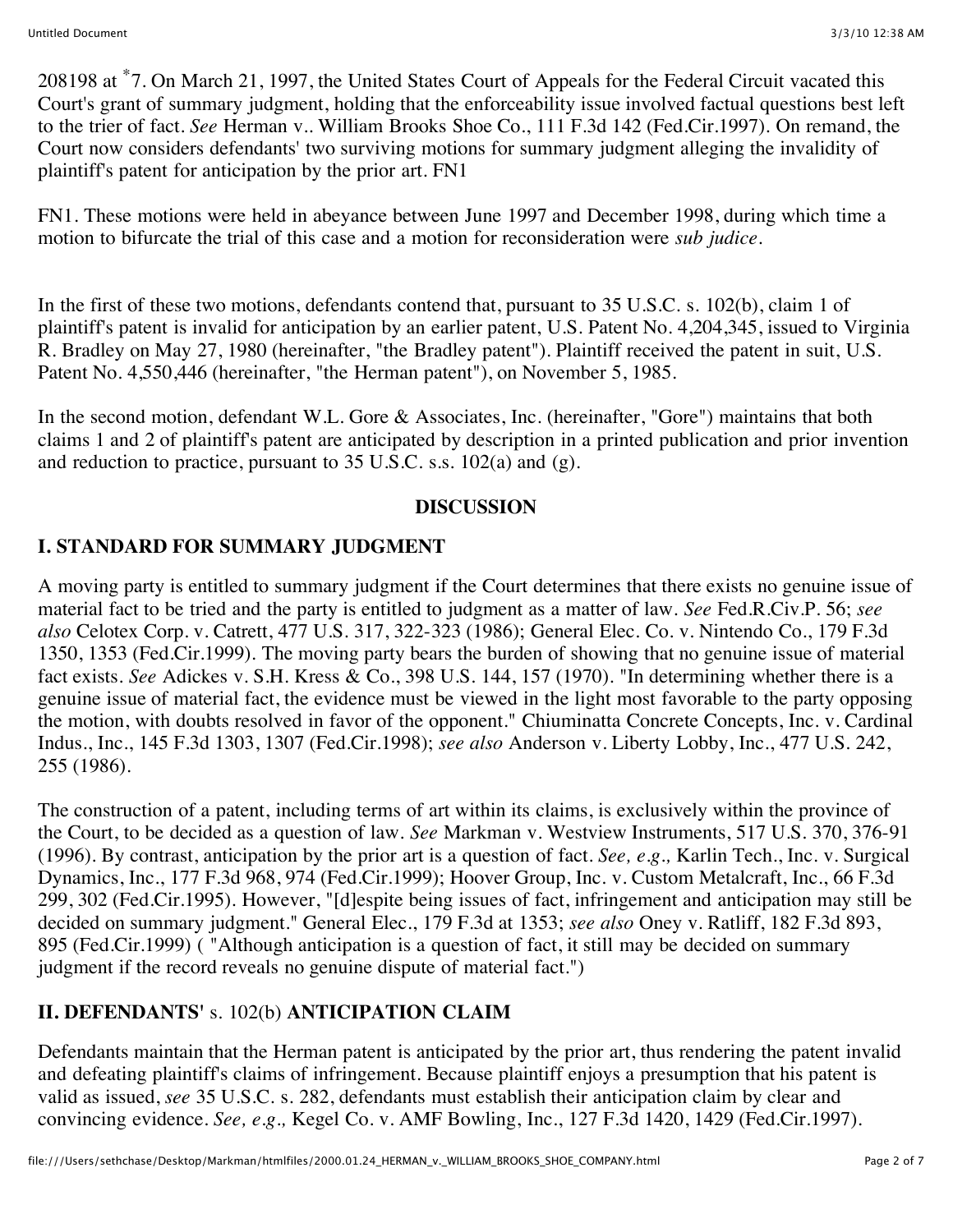The same legal standard applies to both infringement and anticipation claims. The courts have frequently expressed this rule as: "That which infringes if later anticipates if earlier." *See, e.g.,* Polaroid Corp. v. Eastman Kodak Co., 789 F.2d 1556, 1573 (Fed.Cir.1986). As such, "claims must be interpreted and given the same meaning for purposes of both validity and infringement analyses." SmithKline Diagnostics v. Helen Lab. Corp., 859 F.2d 878, 882 (Fed.Cir.1988). Accordingly, the courts apply the two-part legal test for infringement when evaluating claims of anticipation: "First, the claim must be properly construed to determine its scope and meaning. Second, the claim as properly construed must be compared to the accused device or process." Carroll Touch, Inc. v. Electro Mechanical Sys., 15 F.3d 1573, 1576 (Fed.Cir.1993).

## **A. Construction of Plaintiff's Patent**

To adjudicate defendants' argument that claim 1 of the plaintiff's patent is invalid, the Court must first ascertain the meaning of that claim as a matter of law. *See Markman.* FN2 In construing patent claims, the courts must generally confine their review to intrinsic evidence, but may resort to extrinsic evidence where intrinsic evidence is insufficient to resolve ambiguity in a disputed claim term. *See* Vitronics Corp. v. Conceptronic, Inc., 90 F.3d 1576, 1582-84 (Fed.Cir.1996). Thus, the language of the patent is controlling and the meaning of a patent claim is a question of law to be decided by the Court. *See, e.g.* Karlin, 177 F.3d at 971.

FN2. The Supreme Court in *Markman* wrote that "[t]he construction of written instruments is one of those things that judges often do and are likely to do better than jurors unburdened by training in exegesis. Patent construction in particular 'is a special occupation, requiring, like all others, special training and practice. The judge, from his training and discipline is more likely to give a proper interpretation to such instruments than a jury; and he is, therefore, more likely to be right, in performing such a duty, than a jury can be expected to be." ' 517 U.S. at 388 (quoting Parker v. Hulme, 18 F. Cas. 1138, 1140 (No. 10,740) (C.C.E.D.Pa.1849)).

Summary judgment is especially appropriate where, as here, the only dispute between the parties concerns claim interpretation. *See, e.g.,* General Mills, Inc. v. Hunt-Wesson, Inc., 103 F.3d 978, 980 (Fed.Cir.1997). In the instant case, plaintiff admits that the Bradley patent contains most elements of claim 1, the sole independent claim of the patent in suit. *See* Pl. Loc. R. 3(g) Stmt. Plaintiff contends, however, that his patent teaches a "breathable" waterproof sock-like device, while the alleged prior art patent, the Bradley patent, teaches a waterproof sock-like device that is not "breathable." *See id.* at para. 3. Because the Bradley patent teaches a waterproof sock-like device "preferably made from a suitable plastic that is lightweight, flexible and preferably air permeable," Bradley pat., col. 1, ll. 53-55, the parties' dispute can be reduced to a debate over the equivalency of plaintiff's "breathable" and Bradley's "air permeable." As such, it presents issues of claim interpretation amenable to summary disposition. *See* General Mills, 103 F.3d at 980. Should the Court find as a matter of law that these two terms are equivalent, there remain no factual issues to preclude summary judgment.

Defendants maintain that claim 1 of plaintiff's patent is invalid for anticipation by the Bradley patent. Claim 1 teaches:

A sock-type article adapted to be worn on the foot and having sole and heel regions adjacent to the sole and heel regions of a foot when worn, said sock-type article being substantially entirely formed of a lightweight, flexible material defining an interior space receivable of a foot, said material being substantially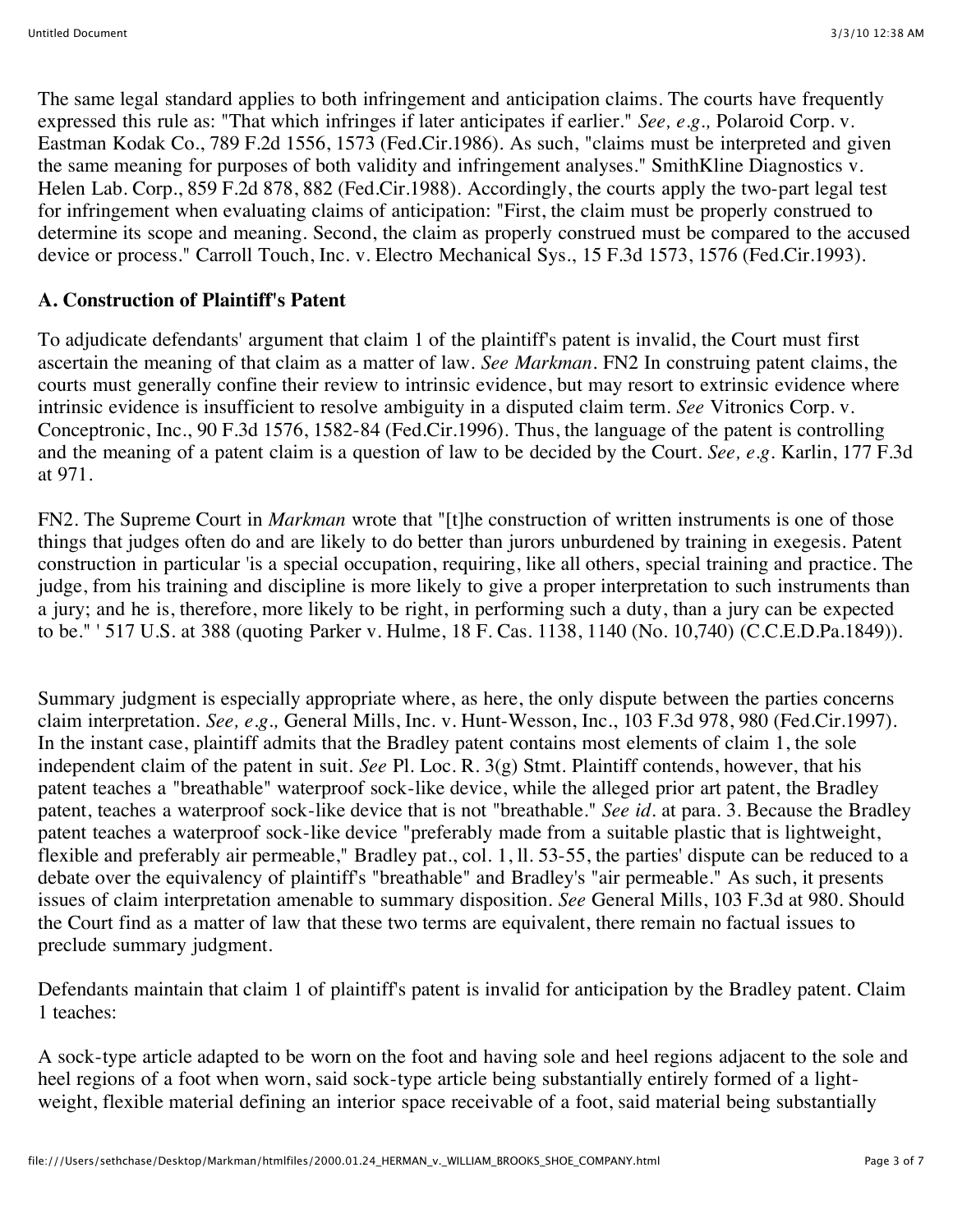waterproof to prevent passage of water into said interior of the sock-type article through said material and at the same time moisture vapor permeable to allow passage of evaporated perspiration which may be formed on the foot from said interior of the sock-type article through said material, whereby the foot will be maintained as dry as possible when the sock-type article is worn thereon.

Herman pat., col. 4, ll. 11-24.

Although the parties might prefer to substitute their own nuanced definitions for the terms used in plaintiff's patent and the asserted prior art patent, the Court must give these terms their ordinary meanings for purposes of claim construction. *See, e.g.,* K-2 Corp. v. Salomon S.A., 191 F.3d 1356, 1362 (Fed.Cir.1999) ("The general rule is that terms in the claim are to be given their ordinary and accustomed meaning.") (citing Johnson Worldwide Assoc., Inc. v. Zebco Corp., 175 F.3d 985, 989 (Fed.Cir.1999)). Thus, plaintiff must accept the plain meaning of the words contained within his patent rather than proffer an alternative reading of these terms. *See, e.g.,* Intervet Amer. v. Kee-Vet Lab., 887 F.2d 1050, 1053 ("No matter how great the temptations of fairness or policy making, courts do not rework claims. They only interpret them.") The Court "cannot alter what the patentee has chosen to claim as his invention." SSIH Equipment S.A. v. U.S. Int'l Trade Comm., 718 F.2d 365, 278 (Fed.Cir.1983).

"Claim construction begins with the words of the claim." Karlin, 177 F.3d at 971. "When construing a claim, a court should first look to the intrinsic evidence, i.e., the patent itself, its claims, written description, and, if in evidence, the prosecution history." *Id.* "The court may receive extrinsic evidence to educate itself about the invention and the relevant technology, but the court may not use extrinsic evidence to arrive at a claim construction that is clearly at odds with the construction mandated by the intrinsic evidence. *Id.* "In defining the meaning of key terms in a claim, reference may be had to the specification, the prosecution history, prior art, and other claims. This is not, however, to be confused with reading into a claim a limitation appearing in the specification but not in the claim." Minnesota Mining & Mfg. Co. v. Johnson & Johnson Orthopaedics, Inc., 976 F.2d 1559, 1566 (Fed.Cir.1992) (internal citations omitted).

Accordingly, the Court first considers the language used in plaintiff's patent. In the claim at issue, claim 1, the term "moisture vapor permeable" is used. Elsewhere, in claim 5 and in the specification, the term "breathable" is introduced. According to the *American Heritage Dictionary of the English Language* (3d ed.1992), "breathable" means "permitting air to pass through." FN3 The dictionary gives as its example, "a breathable fabric." The dictionary defines "air" as "a colorless, odorless, tasteless, gaseous mixture, mainly nitrogen (approximately 78 percent) and oxygen (approximately 21 percent) with lesser amounts of argon, carbon dioxide, hydrogen, neon, helium, and other gases." The dictionary also gives an alternate usage: "This mixture *with varying amounts of moisture* and particulate matter, enveloping Earth; the atmosphere" (emphasis added). Thus, the term "breathable" describes a material that allows both gases and moisture vapor to pass through it. As such, the language used in claim 1, "moisture vapor permeable," is essentially synonymous with "breathable." Accordingly, under either term, the Herman patent teaches a sock that is both waterproof and permits air, including moisture vapor, to pass through it.

FN3. Courts commonly consult ordinary dictionaries in order to determine the proper construction of terms used in patent claims. *See, e.g.* Karlin, 177 F.3d at 971.

## **B. Comparison of Plaintiff's Patent and Alleged Prior Art Patent**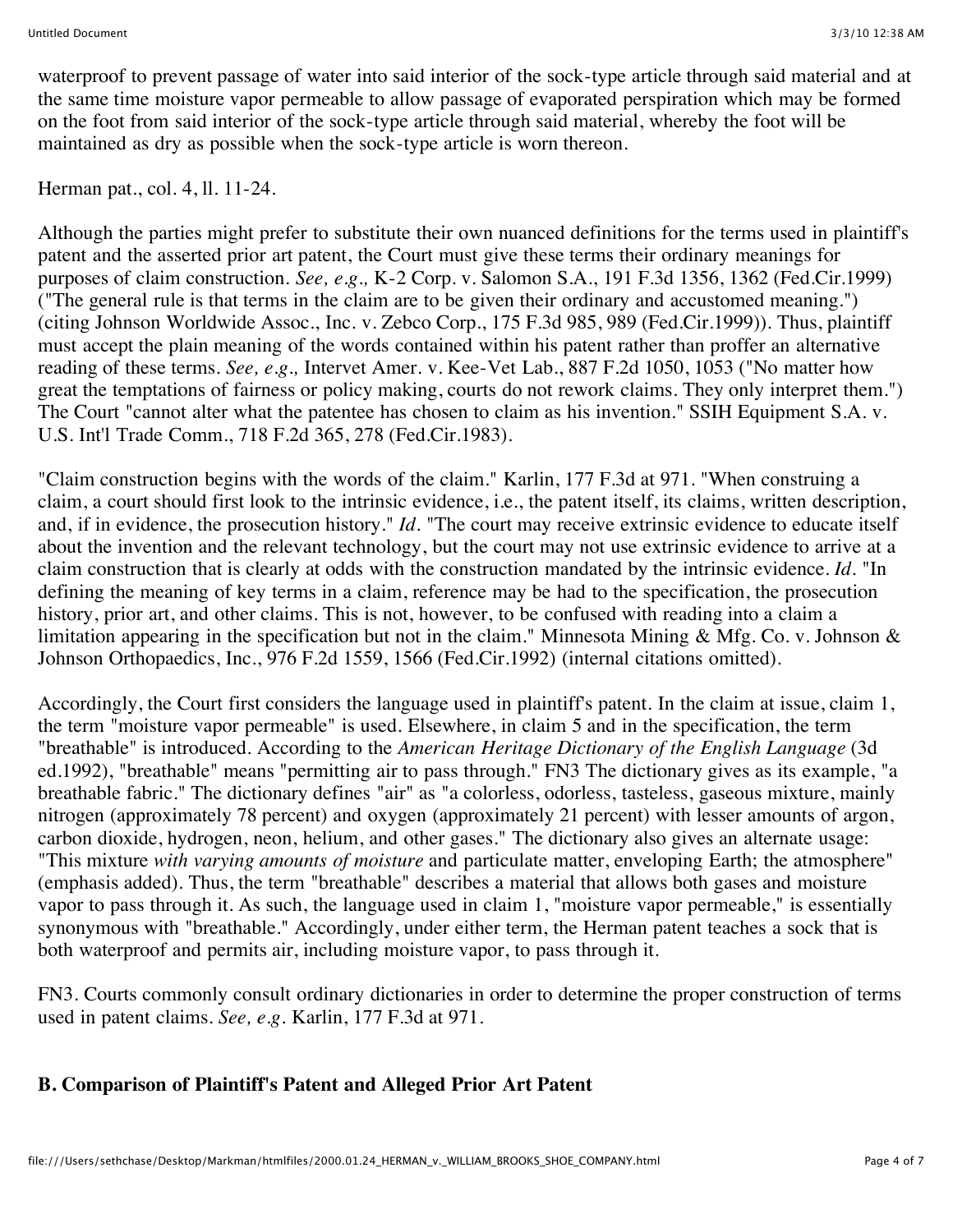Having construed the language of plaintiff's patent claims, the Court proceeds to consider whether the asserted prior art patent anticipates plaintiff's patent. Anticipation, like infringement, poses a question of fact. *See, e.g., Karlin; Hoover.* But anticipation may be decided on summary judgment where there are no genuine issues of material fact to be decided. *See, e.g., General Mills.* "For summary determination to be proper, there must be no genuine dispute whether the limitations of the claimed invention are disclosed, either explicitly or inherently, by an allegedly anticipating prior art reference." Hazani v. United States Int'l Trade Commission, 126 F.3d 1473, 1477 (Fed.Cir.1997).

"Anticipation under 35 U.S.C. s. 102 requires the disclosure in a single piece of prior art of each and every limitation of a claimed invention." Rockwell Int'l Corp. v. U.S., 147 F.3d 1358, 1363 (Fed.Cir.1998). "To anticipate a claim, a prior art reference must disclose every feature of the claimed invention, either explicitly or inherently." Glaxo Inc. v. Novopharm Ltd., 52 F.3d 1043, 1047. Thus, to succeed on their claim, defendants must demonstrate by clear and convincing evidence that some piece of prior art discloses each element of claim 1 of plaintiff's patent. For the issue to be decided on summary judgment, the Court must conclude that a reasonable jury could only find that all elements of the claimed invention are described in a single reference, sufficiently to have placed a person of ordinary skill in the field of the invention in possession of it. *See, e.g.,* In re Spada, 911 F.2d 705, 708 (Fed.Cir.1990).

The Bradley patent is without question a single reference. More importantly, it explicitly contains every element of claim 1 of plaintiff's patent. The Court divides claim 1 into eight elements, for purposes of comparison with the Bradley patent: (1) A sock-type article (2) adapted to be worn on the foot and (3) having sole and heel regions adjacent to the sole and heel regions of a foot when worn, (4) said sock-type article being substantially entirely formed of a light-weight, flexible material (5) defining an interior space receivable of a foot, (6) said material being substantially waterproof to prevent passage of water into said interior of the sock-type article through said material and (7) at the same time moisture vapor permeable to allow passage of evaporated perspiration which may be formed on the foot from said interior of the socktype article through said material, (8) whereby the foot will be maintained as dry as possible when the socktype article is worn thereon. The Bradley patent likewise teaches a "tubular sock," Bradley pat., col. 2, l. 51, worn "over the foot," *id.,* col. 1, l. 31, "having a toe portion, heel portion, and upper portion," *id.,* col. 1, l. 52, "made from a suitable plastic that is lightweight [and] flexible," *id.,* col. 1, ll. 53-54, "shaped in the form of a unitary sock-like structure," *id.,* col. 1, ll. 50-51, that is "liquid impermeable," *id.,* col. 2, l. 52, and "preferably air permeable," *id.,* col. 1, ll. 54-55, "for maintaining the feet dry," *id.,* col. 1., ll. 19-20.

Plaintiff admits that every element of his claim 1 is taught by the Bradley patent, with the exception of the requirement of "moisture vapor permeability" or "breathability." *See* Pl. Loc. R. 3(g) Stmt. Thus, the Court need only consider the disputed element, the so-called "breathability" element. As the Court established in the previous section, "breathability" and "moisture vapor permeability" must be accorded their ordinary meaning; *i.e.,* permitting air, including moisture vapor, to pass through.

The Bradley patent indicates that "[t]he sock-like structure is preferably made from a suitable plastic that is lightweight, flexible and preferably air permeable." The *American Heritage Dictionary of the English Language* (3d ed.1992), defines "permeable" as "that can be permeated or penetrated, especially by liquids or gases." As discussed, *supra,* the dictionary includes "moisture and particulate matter" in its definition of "air."

Plaintiff maintains that the Bradley patent discloses a sock that is "preferably air permeable (not moisture vapor permeable)." Pl. Brief at 5. But because air permeability necessarily encompasses permeability to the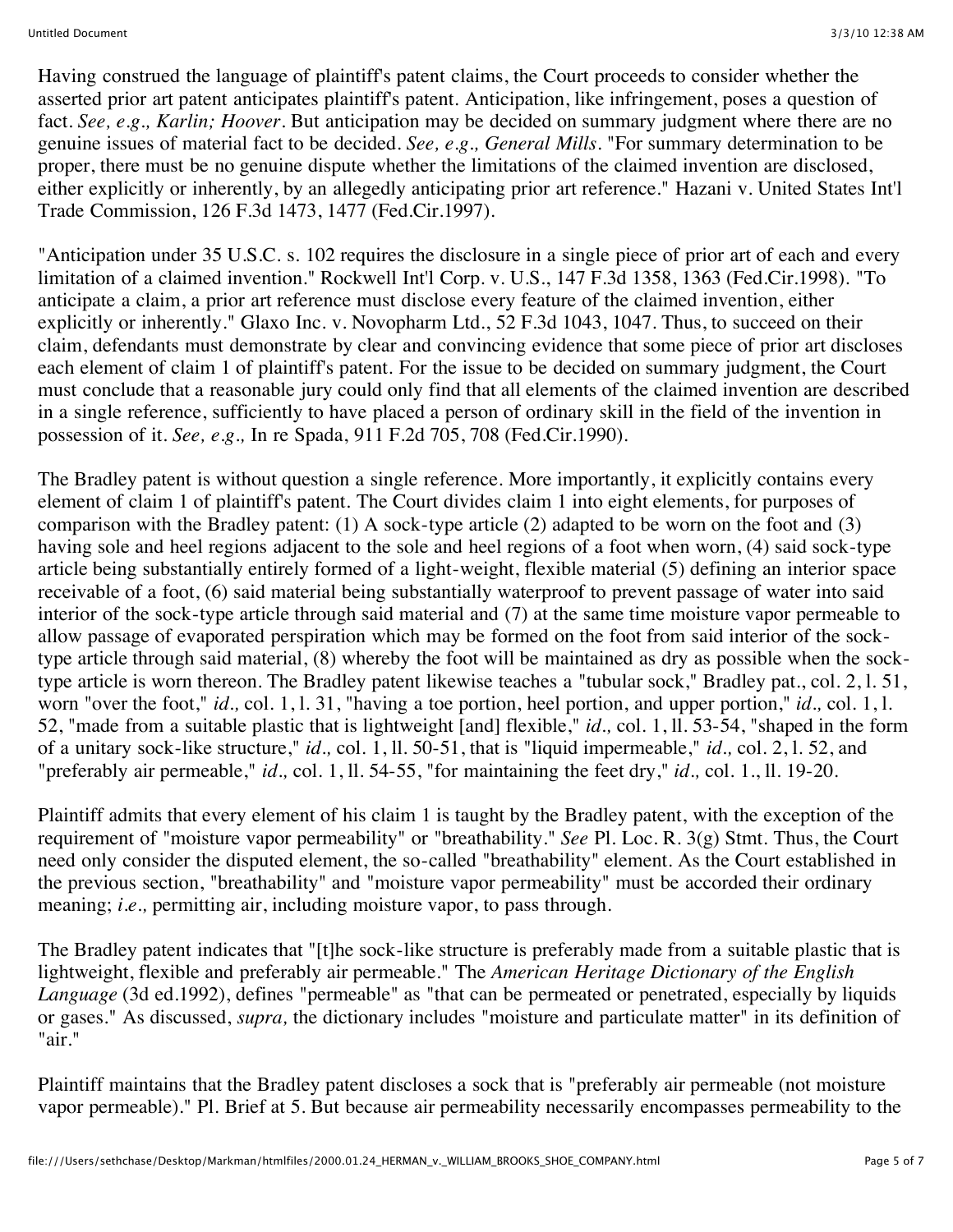moisture vapor contained in air, the Court finds these terms to be equivalent as they are used in the Bradley and Herman patents. Thus, it is possible to conclude as a matter of law that the Bradley patent anticipates this element of plaintiff's claim 1.

Plaintiff attempts to cloud what is essentially a question of law under *Markman* by introducing extrinsic evidence as to what he now believes "breathable" to mean, and his expert's views on the technical differences between air permeability and moisture vapor permeability. Nevertheless, plaintiff must rely on the words he actually included in his patent claims. Plaintiff contends that the examples of "air permeable" materials listed in the Bradley patent have much lower moisture vapor transmission rates (MVTRs) than does GORE-TEX; the former have MVTRs of 0.03 to 135 g/m<sup>2</sup> per day, while GORE-TEX has an MVTR of over 1000 g/m 2 per day. *See* Pl. Brief at 4-6. Essentially, plaintiff argues that, while the Bradley patent *might* teach the use of a moisture vapor permeable material, it does not require a material *as* moisture vapor permeable as plaintiff might use in enabling his patent. While this may well be true, it cannot change the fact that plaintiff's patent *does not* specifically teach the use of GORE-TEX, nor does it require the use of a material that falls within a particular range of MVTRs. Thus, despite plaintiff's belated view that the use of a *highly* moisture vapor permeable material (with an MVTR of 1000 g/m<sup>2</sup> per day or greater) would represent a patentable advance of the art taught by the Bradley patent, he is stuck with the *generic* requirement of moisture vapor permeability actually contained in his patent claims. Accordingly, notwithstanding plaintiff's resort to extrinsic evidence, it is clear that plaintiff's claim 1 reads on the art taught by the Bradley patent.

Although plaintiff is not prohibited from offering expert evidence as to the proper construction of terms at issue in this case, such expert testimony may be considered only when the claim language remains genuinely ambiguous after consideration of the intrinsic evidence. *See, e.g.,* Pitney Bowes, Inc. v. Hewlett-Packard Co., 182 F.3d 1298, 1308 (Fed.Cir.1999); Bell & Howell Document Management Prods. Co. v. Altek Sys., 132 F.3d 701, 706 (Fed.Cir.1997); Vitronics Corp. v. Conceptronic, Inc., 90 F.3d 1576, 1579 (Fed.Cir.1996). Here, plaintiff offers the expert testimony of Dr. Howard M. Relles, a chemist, for the proposition that moisture vapor permeability and air permeability are not interchangeable terms. *See Relles Decl.* Although Relles' testimony is unnecessary, as the Court finds no ambiguity in the plain language of plaintiff's patent, it should be noted that even Dr. Relles concedes that "air permeable" might be "meant to include all gaseous molecules including water in the vapor state." *Relles Decl.* at para. 9. Relles concludes that even if this is true, as the Court now holds, the MVTRs of Bradley's suggested materials are much lower than the MVTR of GORE-TEX. This line of testimony is clearly inappropriate under the above-cited cases, particularly insofar as it proposes that the Court read new requirements-namely, the use of GORE-TEX or another high-MVTR material-into the patent. Accordingly, because the Bradley patent literally anticipates each element of claim 1 of the patent in suit, the plaintiff's patent is invalid under 35 U.S.C. s. 102(b), and his infringement claims against defendants must be dismissed with prejudice.

Defendants note that dismissal of plaintiff's entire action is warranted if the Court finds as a matter of law that plaintiff's patent is invalid for anticipation by the prior art. *See* Defs. Brief at 1. Plaintiff does not contest this conclusion in his papers. Because plaintiff accuses defendants of infringement of claim 1 only, a determination that claim 1 is anticipated obviates consideration of the remaining six claims of plaintiff's patent. Furthermore, it is unnecessary for the Court to consider defendant Gore's motion for summary judgment on 35 U.S.C. s.s. 102(a) and (g) grounds, as it is made moot by this Opinion and Order.

### **CONCLUSION**